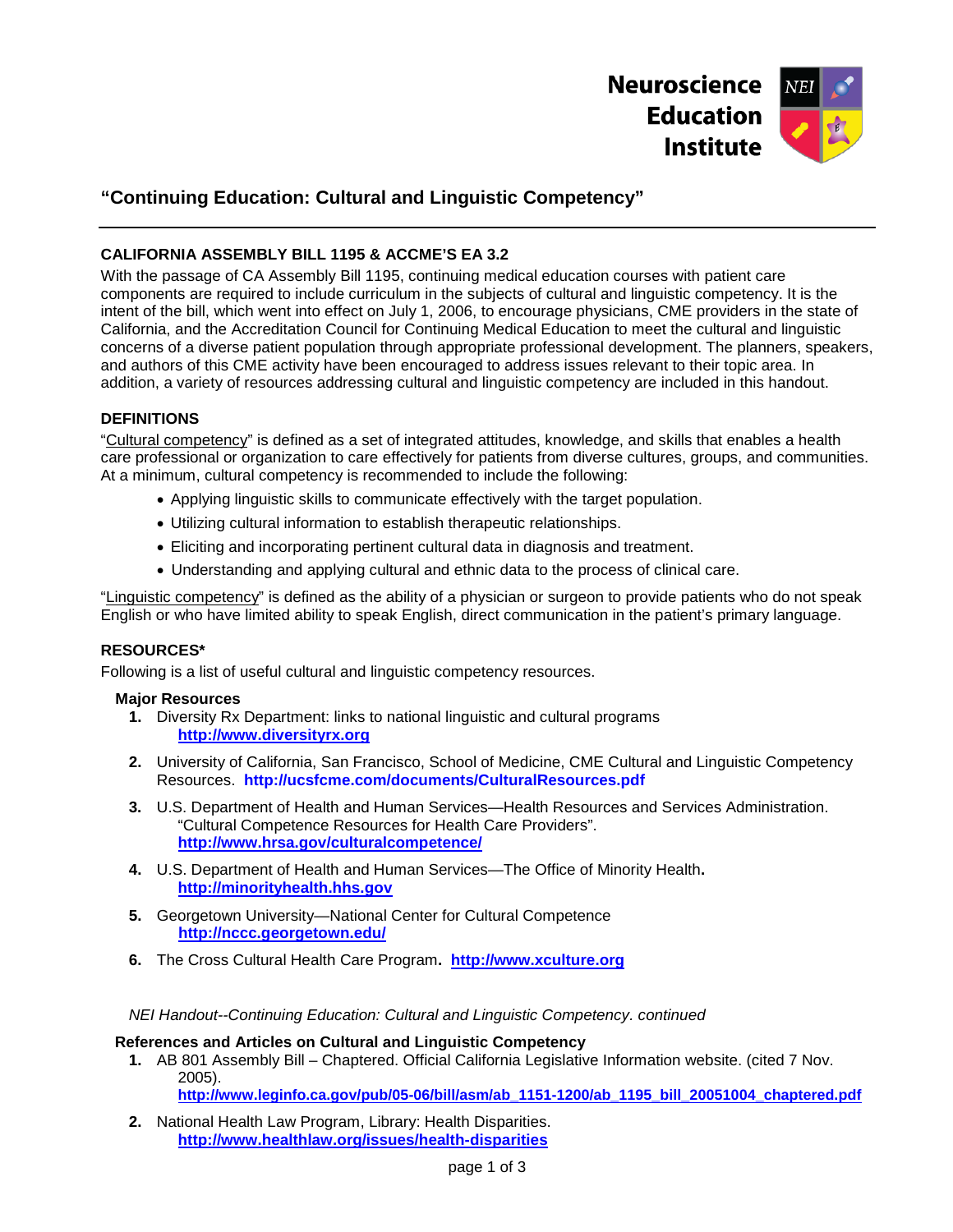**3.** National Health Law Program, Library: Language Access. **<http://www.healthlaw.org/issues/health-disparities/language-access>**

# **Additional Resources**

- **1.** Georgetown University—National Center for Cultural Competence: "Self-Assessment Checklist for Personnel Providing Primary Health Care Services" **<http://www.gucchdgeorgetown.net/nccc/clcfoa/>**
- **2.** National Initiative for Children's Healthcare Quality (NICHQ). *Expanding Perspectives*, "Improving Cultural Competency in Children's Health Care" **[http://www.familyvoices.org/admin/work\\_diversity/files/Cultural-Competency-FINAL.pdf](http://www.familyvoices.org/admin/work_diversity/files/Cultural-Competency-FINAL.pdf)**
- **3.** U.S. Department of Health and Human Services—The Office of Minority Health: "National Standards for Culturally and Linguistically Appropriate Services in Health Care" **<http://minorityhealth.hhs.gov/assets/pdf/checked/executive.pdf>** (executive summary)
- **4. <http://minorityhealth.hhs.gov/assets/pdf/checked/finalreport.pdf>** (final report)
- **5.** America's Health Insurance Plans (AHIP), Center for Policy and Research. *Innovations in Medicaid Managed Care.* March, 2005. Chapter 6, "Addressing Cultural Diversity" **[http://www.ahip.org/uploadedFiles/Content/Departments/Policy\\_and\\_Research/Innovations\\_R](http://www.ahip.org/uploadedFiles/Content/Departments/Policy_and_Research/Innovations_Report_Series/Innovations-in-Medicaid-Managed-Care-Report.pdf) [eport\\_Series/Innovations-in-Medicaid-Managed-Care-Report.pdf](http://www.ahip.org/uploadedFiles/Content/Departments/Policy_and_Research/Innovations_Report_Series/Innovations-in-Medicaid-Managed-Care-Report.pdf)**
- **6.** "I Speak" Language Identification Flashcard: U.S. Department of Commerce, Economics and Statistics Administration, U.S. Census Bureau. **<http://www.lep.gov/ISpeakCards2004.pdf>**
- **7.** On-line dictionary providing translations into 25 different languages (free) **<http://www.ectaco.com/English-Multilanguage-Dictionary>**
- **8.** National Council on Interpreting in Health Care **[http://www.ncihc.org](http://www.ncihc.org/)**
- **9.** University of California, SF—Fresno Center for Medical Education & Research: Hablamos Juntos: Language Policy and Practice in Health Care. program for improving patient-provider communication for Latinos **[http://www.hablamosjuntos.org](http://www.hablamosjuntos.org/)**
- **10.** Georgetown University—National Center for Cultural Competence: Curricula Enhancement Module Series. **[http://www.nccccurricula.info](http://www.nccccurricula.info/)**
- **11.** National Patient Safety Foundation—Partnership for Clear Health Communication. "Ask Me 3" **<http://www.npsf.org/askme3>**
- **12.** Cross Cultural Health Care Program store: bilingual medical glossaries, books, videos, articles/downloads **[www.xculture.org](http://www.xculture.org/)**

# *NEI Handout--Continuing Education: Cultural and Linguistic Competency. continued*

- **13.** The Bilingual Medical Interview I (1987) and The Bilingual Medical Interview II: The Geriatric Interview, Section of General Internal Medicine, Boston City Hospital, in collaboration with the Department of Interpreter Services and the Boston Area Health Education Center (Available from the BAHEC, Boston Public Health Commission, 1 Boston Medical Center Place, NEB-2, Boston, MA 02118; Phone (617) 534-5258).
- **14.** The Kaiser Permanente/California Endowment Clinical Cultural Competency Video Series. "Trigger" videos to be used as teaching tools for training healthcare professionals in cultural competence. Videos comprise three sets, each with accompanying facilitator's guide and contextual materials. The scenarios are from eight to fourteen minutes long. Contact Gus Gaona (323-259-4776) at Kaiser Permanente MultiMedia Communication, 825 Colorado Boulevard, Suite 301, Los Angeles, CA 90041.
- **15.** "Quality Care for Diverse Populations". Video/CD-ROM/Facilitator's Guide. Five video vignettes depicting simulated physician-patient visits in an office setting, to explore ethnic and sociocultural issues. Produced by the American Academy of Family Physicians (AAFP), with partial funding by the Bureau of Primary Health Care, Health Resources and Services Administration, 2002. **<http://www.aafp.org/patient-care/public-health/cultural-proficiency.html>**
- **16.** "Worlds Apart". A Four-Part Series on Cross-Cultural Healthcare. By Maren Grainger- Monsen, MD, and Julia Haslett, Stanford University, Center for Biomedical Ethics**. [www.fanlight.com](http://www.fanlight.com/)**